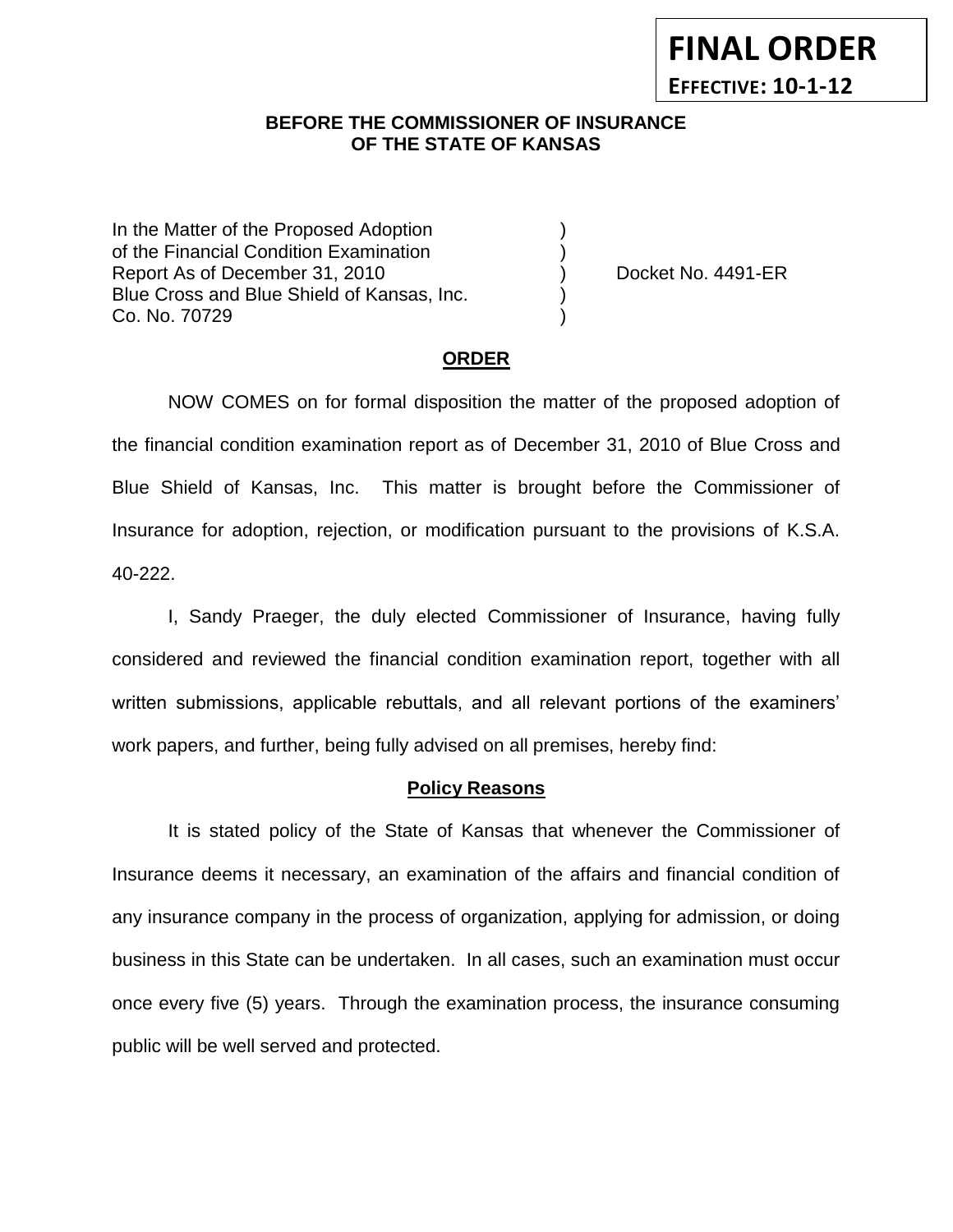#### **Findings of Fact**

1. The Commissioner of Insurance has jurisdiction over this matter pursuant to K.S.A. 40-222.

2. An examination of Blue Cross and Blue Shield of Kansas, Inc. was undertaken by the Kansas Insurance Department and was completed on March 23, 2012.

3. The examiner-in-charge tendered and filed with the Kansas Insurance Department a verified written report of the examination within thirty (30) days following completion of the examination, to wit, on March 23, 2012.

4. Following receipt of the verified report, the Kansas Insurance Department transmitted the report to Blue Cross and Blue Shield of Kansas, Inc. on August 28, 2012, with a duly executed notice advising the company of its opportunity to prepare and submit to the Kansas Insurance Department a written submission or rebuttal with respect to any and all matters contained in the report. Blue Cross and Blue Shield of Kansas, Inc. was further advised that any written submission or rebuttal needed to be filed with the Kansas Insurance Department no later than thirty (30) days after receipt of the verified report.

5. Blue Cross and Blue Shield of Kansas, Inc. filed a written acceptance of the verified report on September 11, 2012.

6. Based upon the written submission tendered, Blue Cross and Blue Shield of Kansas, Inc. took no exceptions to matters contained in the verified report.

7. Within thirty (30) days of the end of the time period allowed for written submission or rebuttal, the Commissioner of Insurance fully reviewed the report,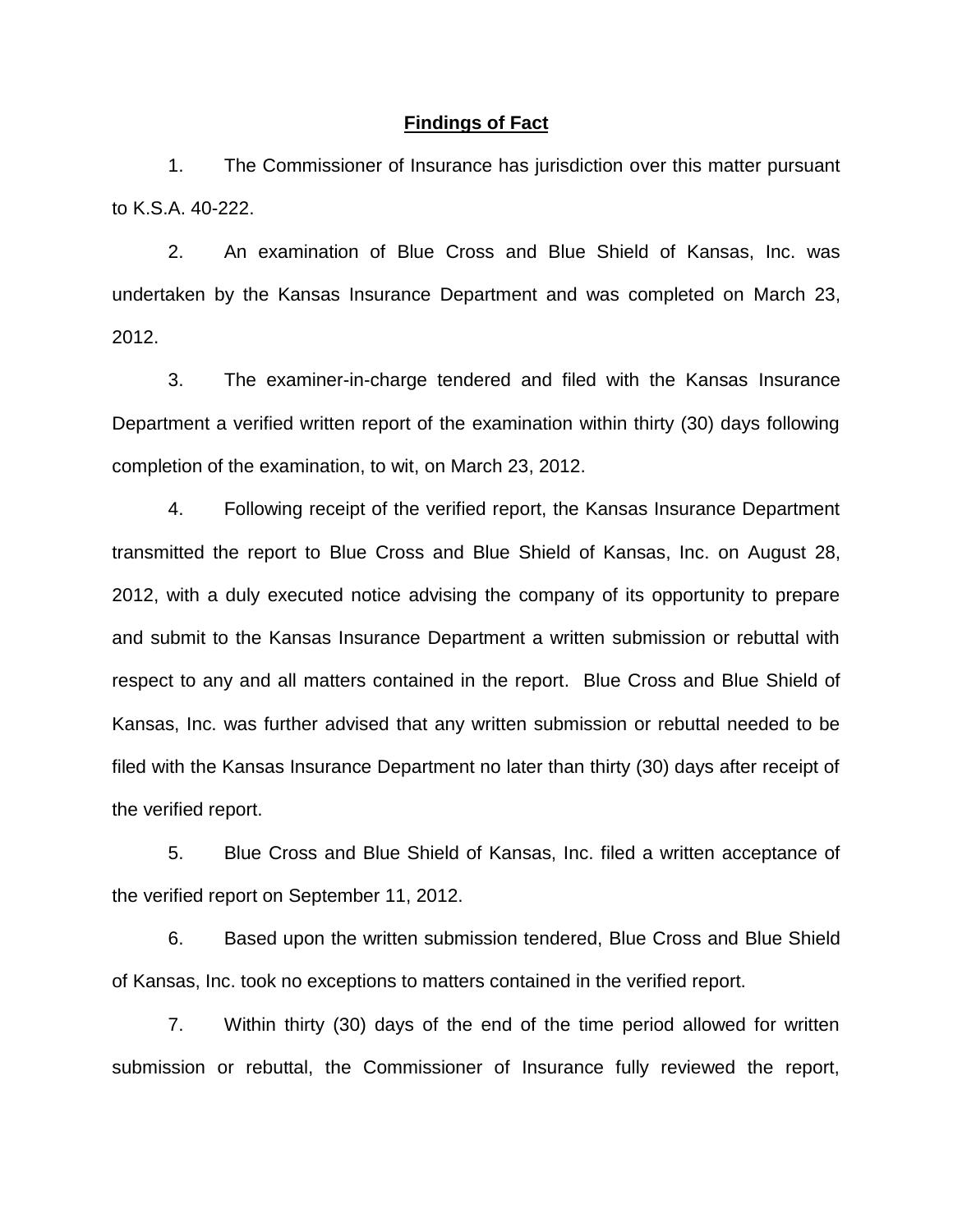together with all written submissions and rebuttals provided by Blue Cross and Blue Shield of Kansas, Inc. The Commissioner of Insurance further reviewed all relevant workpapers.

8. No other written submissions or rebuttals were submitted by Blue Cross and Blue Shield of Kansas, Inc.

## **Conclusion of Law**

9. K.S.A. 40-222(k)(2) provides:

"Within 30 days of the end of the period allowed for the receipt of written submissions or rebuttals, the commissioner shall fully consider and review the report, together with any written submissions or rebuttals and any relevant portions of the examiners workpapers and enter an order:

- (A) Adopting the examination report as filed or with modification or corrections. If the examination report reveals that the company is operating in violation of any law, regulation or prior order of the commissioner, the commissioner may order the company to take any action the commissioner considers necessary and appropriate to cure such violations; or
- (B) rejecting the examination report with directions to the examiners to reopen the examination for purposes of obtaining additional data, documentation or information, and refiling pursuant to subsection (k); or
- (C)call and conduct a fact-finding hearing in accordance with K.S.A. 40- 281 and amendments thereto for purposes of obtaining additional documentation, data, information and testimony."
- 10. Based upon the Findings of Fact enumerated in paragraphs #1 through #8

above, the financial condition examination report as of December 31, 2010 of Blue

Cross Blue Shield of Kansas, Inc. should be adopted.

## **IT IS THEREFORE, BY THE COMMISSIONER OF INSURANCE, ORDERED THAT:**

1. The financial condition examination report as of December 31, 2010 of

Blue Cross and Blue Shield of Kansas, Inc. hereby is adopted.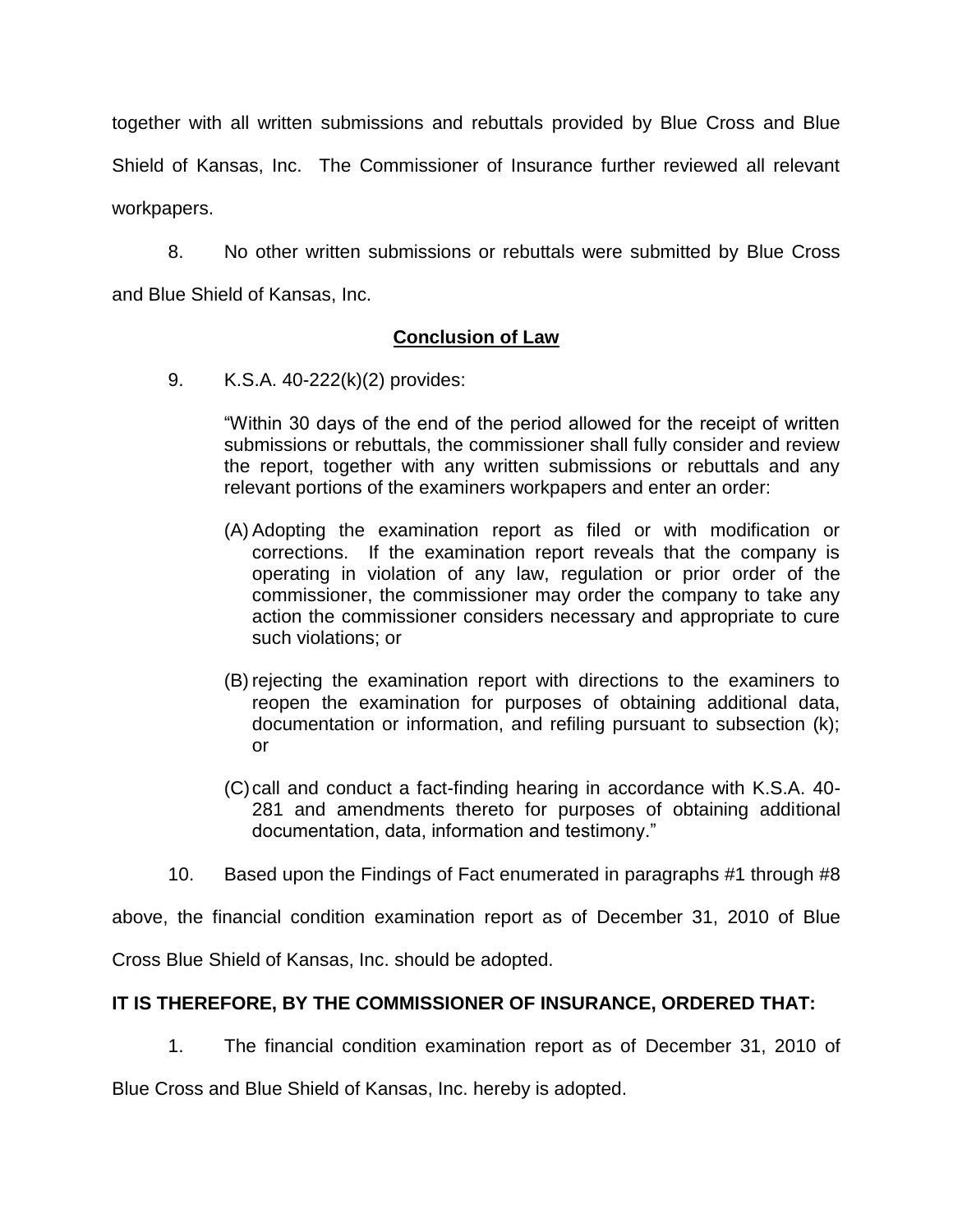2. The Commissioner of Insurance retains jurisdiction over this matter to issue any and all further Orders deemed appropriate or to take such further action necessary to dispose of this matter.

**IT IS SO ORDERED THIS \_\_12th\_\_ DAY OF SEPTEMBER, 2012 IN THE CITY OF TOPEKA, COUNTY OF SHAWNEE, STATE OF KANSAS.**



\_/s/ Sandy Praeger\_\_\_\_\_\_\_\_\_\_\_\_\_\_\_\_ Sandy Praeger Commissioner of Insurance By:  $\angle$ /s/ Zachary J.C. Anshutz $\angle$ Zachary J. C. Anshutz General Counsel

# **NOTICE OF RIGHTS TO HEARING AND REVIEW**

## **Within fifteen (15) days of the date of service of this Order,** Blue Cross Blue

Shield of Kansas, Inc. may submit a written request for a hearing pursuant to K.S.A. 77-

537 and K.S.A. 77-542. Any request for a hearing should be addressed to the following:

Zachary J.C. Anshutz, General Counsel Kansas Insurance Department 420 S.W. 9<sup>th</sup> Street Topeka, Kansas 66612